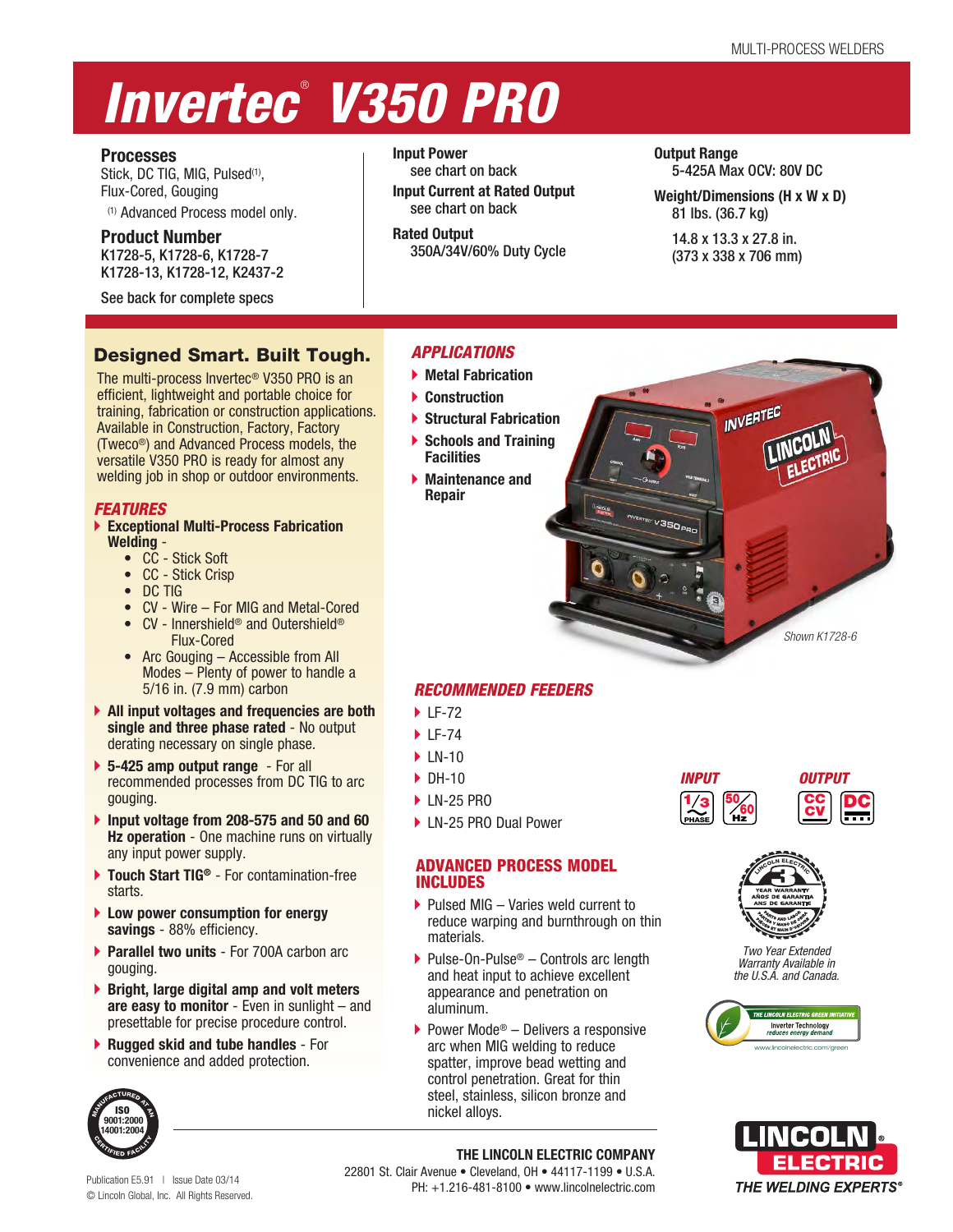#### **Construction Model (K1728-5)**

Our lightest, most portable model at a value price for conventional MIG, cored, stick, arc gouging and non-remote output control DC TIG applications.

#### **Great For:**

• Construction, maintenance or shop welding.

#### **Compatible with:**

- LN-25 PRO model wire feeders.
- 6-pin and 14-pin MS connector not included.



**13**

- **1) Large, bright, easy to read meters**
- **2) Local/remote output control**
- **3) Mode selection switch**
- **4) Negative and Positive Twist Mate™ Output Terminals**
- **5) Wire Feeder Voltmeter Polarity Switch**
- **6) Circuit Breaker Reset Buttons**
- **7) On/Off Switch**
- **8) Hot Start Control**
- **9) Arc Control Knob**
- **10) Weld Terminals on or remotely controlled**
- **11) Preset Output Amps and Voltage Control**
- **12) Thermal Overload Indicator Light**

#### **Factory Model (K1728-6 with Twist Mate™ Cable Receptacles) (K1728-13 with Tweco® Cable Receptacles)**

**1** 

**3** 

**2** 

**5** 

**4** 

- Adds full remote capabilities and auto-detect local/ remote override control.
- Versatile multi-process machine for MIG, cored, stick, TIG and arc gouging applications.
- Optional Advanced Process Panel adds:
	- Pulsed MIG
	- Lincoln Electric Power Mode®
	- Lincoln Electric Pulse-on-Pulse®

#### **Great For:**

• Construction or large-scale production factory applications.

#### **Compatible with:**

- LF-72, LF-74, LN-10, DH-10, and LN-25 PRO wire feeders.
- 6-pin and 14-pin MS-type connectors.

#### **Advanced Process Model (K1728-7)**

- Standard Advanced Process Panel adds: – Pulsed MIG
	- Lincoln Electric Power Mode®
	- Lincoln Electric Pulse-on-Pulse®
- Standard full remote capabilities and auto-detect local/remote override control.
- Advanced multi-process machine for pulsed MIG, cored, stick, TIG and arc gouging applications.

**Great For:**

• High-end pulsed MIG applications.

#### **Compatible with:**

- LF-72, LF-74, LN-10, DH-10, and LN-25 PRO wire feeders.
- 6-pin and 14-pin MS-type connectors.

*Tweco® is a registered trademark of Thermadyne corporation.*



**6 7** 

- **1) Large, bright, easy to read meters**
- **2) Local/remote output control**
- **3) Mode selection switch**
- **4) Remote Output Control Receptacles – 6- & 14-pin**
- **5) Negative and Positive Twist Mate™ or Tweco® Output Terminals**
- **6) Wire Feeder Voltmeter Polarity Switch**
- **7) Circuit Breaker Reset Buttons**
- **8) On/Off Switch**
- **9) Hot Start Control**

**8** 

**9**

**11 10**

**12**

- **10) Arc Control Knob**
- **11) Weld Terminals on or remotely controlled**
- **12) Preset Output Amps and Voltage Control**
- **13) Thermal Overload Indicator Light**
- **1) Large, bright, easy to read meters**
- **2) Local/remote output control**
- **3) Mode selection switch**
- **4) Remote Output Control Receptacles – 6- & 14-pin**
- **5) Negative and Positive Twist Mate™ Output Terminals**
- **6) Wire Feeder Voltmeter Polarity Switch**
- **7) Circuit Breaker Reset Buttons**
- **8) On/Off Switch**
- **9) Arc Control Knob**
- **10) Weld Terminals on or remotely controlled**
- **11) Preset Output Amps and Voltage Control**
- **12) Thermal Overload Indicator Light**

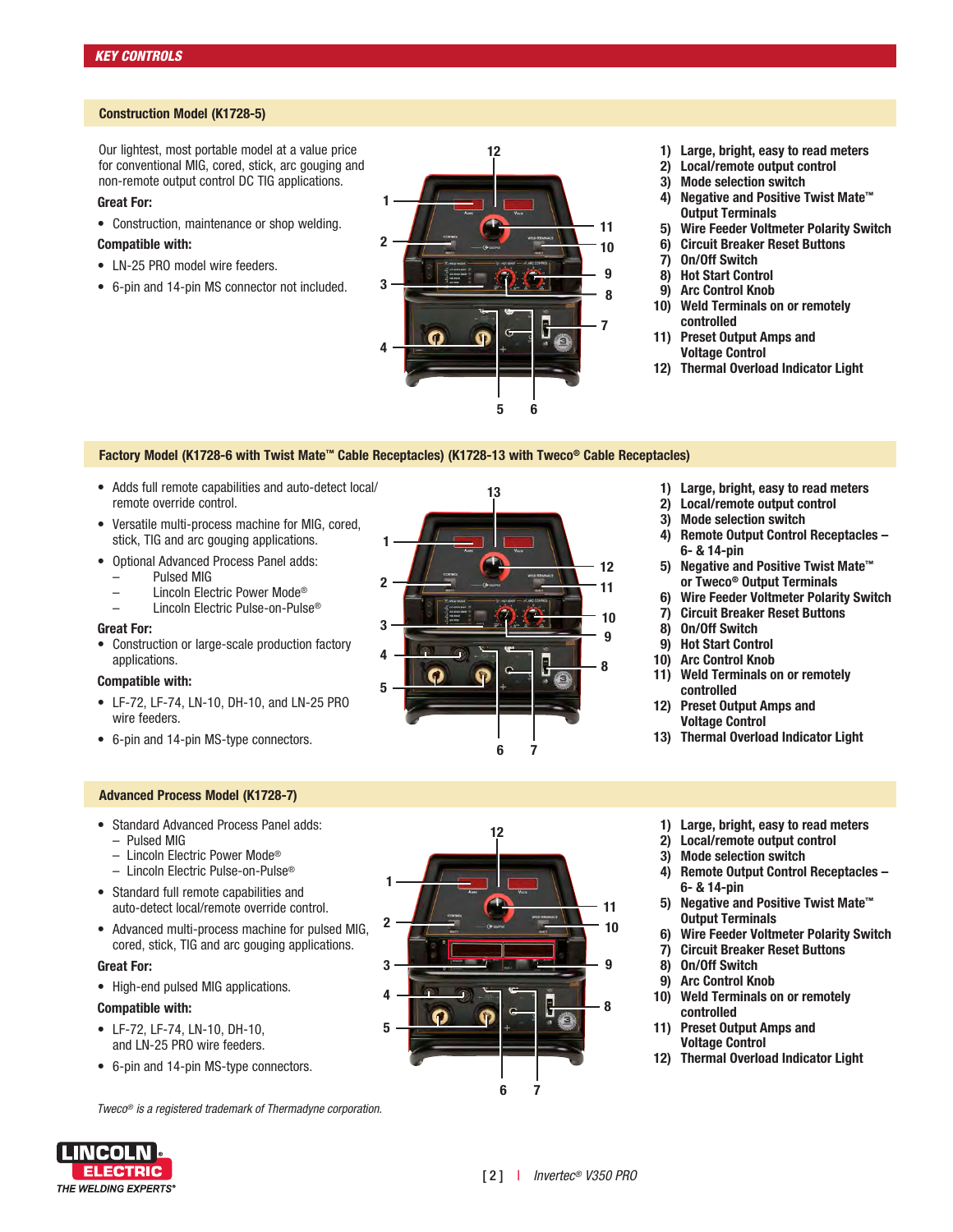#### *SYSTEM SELECTION*

#### **Ready-Pak® Packages**

Fully assembled and ready to weld—just add wire and gas.

#### **V350 PRO Factory Model / LF-72 Heavy Duty Wire Feeder**

### **(for non-pulsed MIG Welding)**

#### **Order K2437-2**

- V350 PRO Factory Model
- LF-72 Heavy Duty Wire Feeder
- 15 ft. (4.5 m) Magnum® PRO 350 gun and cable assembly w/ .035-.045 in. (0.9-1.2 mm) liner.
- Work and Wire Feeder 2/0 Welding Cable Package
- Harris® Flowmeter Regulator and Hose
- Heavy Duty Inverter and Wire Feeder Cart *Shown:*



*Invertec® V350 PRO Factory Model/ LF-72 Heavy Duty Wire Feeder Ready-Pak ®*

#### **V350 PRO Inverter Racks**

- An ideal system to group several inverter power sources in an industrial portable package. Entire system meets National Electric Code (NEC) Standards.
- Includes Invertec® V350 PRO Factory (Tweco®) Model (K1728-13). This special rack version has all the same features as the factory model with added IP23S rating for outdoor use and Tweco® cable receptacles.

#### **Order:**

- **K2667-1** 4-Pack Inverter Rack with 4 Invertec® V350 PRO Factory (Tweco®) Power Sources
- **K2667-2** 6-Pack Inverter Rack with 6 Invertec® V350 PRO Factory (Tweco®) Power Sources

### *RECOMMENDED ACCESSORIES*



**Advanced Process Panel** Includes Pulsed MIG, Pulse-On-Pulse® and Power Mode® capabilities. Alpha-numeric display for accurate setting. For V350-PRO Factory Model only. **Order K1763-1**

**GENERAL OPTIONS**



#### **Deluxe Adjustable Gas Regulator & Hose Kit**  Accommodates CO<sub>2</sub>, Argon, or Argon-blend gas cylinders. Includes a cylinder pressure gauge, dual scale flow gauge and 4.3 ft.

**Work and Wire Feeder 2/0 Weld Cable Package** Includes Twist Mate™ connectors, work clamps, 15 ft. (4.5 m) work

cable and 10 ft. (3.0 m) electrode cable. Rated 350 amps, 60% duty cycle. **Order K1803-1 Twist Mate™ Cable Plug** 

 $(1.3 \text{ m})$  gas hose. **Order K586-1** 



For connecting welding cable to output terminal receptacles. For 1/0-2/0 (50-70 mm2 ) cable. **Order K852-70**







**Twist Mate™ Cable Plug**  For connecting welding cable to

Twist Mate™ Cable Plug. **Order K1759-70** for 1/0-2/0 (50-70 mm2) cable **Order K1759-95** for 2/0-3/0 (70-95mm2) cable



**Inverter and Wire Feeder Cart**  Rear-wheeled cart includes front casters and no-lift gas bottle platform. Convenient handles allow for easy cable storage while full length side trays store parts and tools. Shipped fully assembled. Small footprint fits through 30 in. (762 mm) door. **Order K1764-1** 









### **Dual Cylinder Kit**

Permits side-by-side mounting of two full size gas cylinders, with easy loading. For use with K1764-1 cart. **Order K1702-1** 

#### **STICK OPTIONS**

#### **Accessory Kit**

For stick welding. Includes 35 ft. (10.7 m) 2/0 electrode cable with lug, 30 ft. (9.1 m) 2/0 work cable with lugs, headshield, filter plate, cover plate, work clamp and electrode holder. 400 amp capacity. **Order K704** 

#### **Accessory Kit**

For stick welding. Includes 20 ft. (6.1 m) #6 electrode cable with lug, 15 ft. (4.6 m) #6 work cable with lugs, headshield, work clamp, electrode holder and sample pack of mild steel electrode. 150 amp capacity. **Order K875**